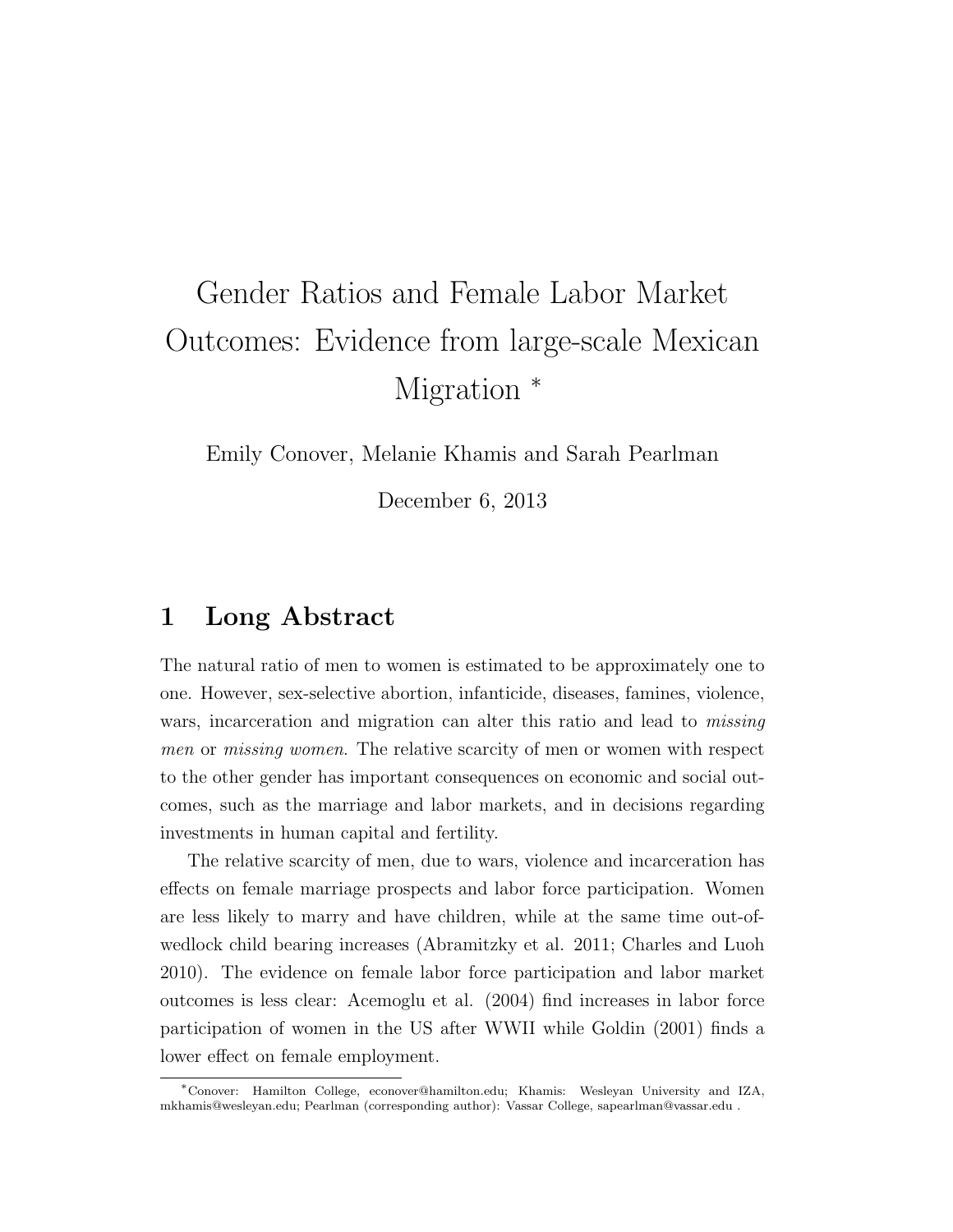Changes in gender ratios, henceforth a lower ratio of men to women, and the subsequent changes in female labor market outcomes such as labor force participation, types of employment and occupations need to be documented further, in particular in the context of developing countries.

In this paper, using large-scale migration of Mexican men to the US as a shock to the gender ratio, we investigate the effects of a lower malefemale gender ratio in the female labor market.<sup>1</sup> This migration affected states and cohorts differently, where working age men were more likely to migrate abroad. Following Raphael (2013) we exploit the variation over time and across Mexican states in the gender ratio to identify the effect on female labor force participation and labor market outcomes. In particular, we explore whether women were able to break into occupations that traditionally have had a higher male participation, as fewer men are around to work in these occupations. Recent literature on gender in the labor market in Mexico by Juhn et al. (2013, 2014) document changes in occupations for Mexican females due to trade liberalization, where females increased employment and wage shares in blue-collar jobs but not in white-collar jobs.

Using data from the Mexican census from 1960 to  $2000$ ,<sup>2</sup> we first document variation in international migration and gender ratios across states. In a regression of gender ratios on a measure of international migration we find evidence that the percentage of households that have an international migrant is negative and significant at the 1 percent level. Thus changes in the gender ratio are related to the large-scale migration of Mexican males.

Moreover, in the labor market we find a significant and negative relationship between changes in the gender ratio and female self-employment and white-collar jobs. This implies that as the proportion of men declines, the proportion of women in self-employment and white-collar jobs increases. Finally, we create an occupation segregation index, following Beller (1985), and find some indication of a positive relationship between the changes in gender ratio and this segregation index. This indicates that as the male-female gen-

<sup>1</sup>For direct effects of migration on the Mexican labor market see Chiquiar and Hanson 2005 and Mishra 2007.

<sup>&</sup>lt;sup>2</sup>We have not included 2010 due to the economic crisis, which resulted in return migration.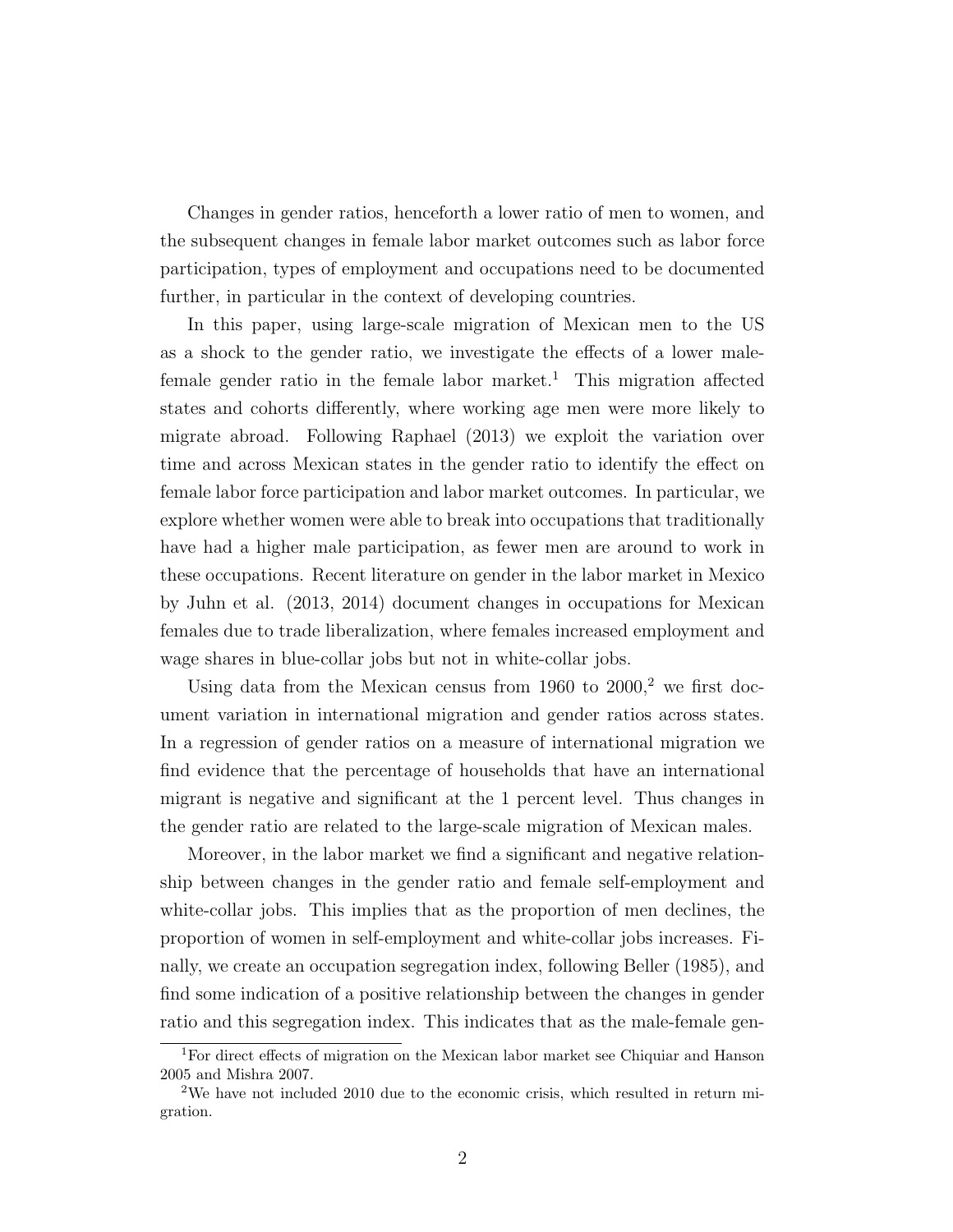der ratios decline, occupations become less segmented by gender, suggesting that women may be moving into occupations previously dominated by men as men become more scarce.

JEL Codes: J16, F22,J21, J24

Keywords: gender ratios, migration, labor force participation, occupations

## 2 References

- Abramitzky, Ran, Delavande, Adeline and Luis Vasconcelos. 2011. "Marrying up: The role of sex ratio in assortative mating." American Economic Journal: Applied Economics, 3:124-157.
- Acemoglu, Daron, David H. Author and David Lyle. 2004. "Women, War, and Wages: The Effect of Female Labor Supply on the Wage Structure at Midcentury." *Journal of Political Economy*, 112(3): 497-551.
- Amuedo-Dorantes, Catalina and Shoshana Grossbard. 2007. "Cohort-level sex ratio effects on women's labor force participation." Review of Economics of the Household, 5(3): 249-278.
- Angrist, Joshua. 2002. "How Do Sex Ratios Affect Marriage and Labor Markets? Evidence from America's Second Generation."The Quarterly Journal of Economics, 117 (3): 997-1038.
- Beller, Andrea. H. 1985. "Changes in the Sex Composition of U. S. Occupations, 1960-1981."The Journal of Human Resources, 20 (2): 235-250.
- Charles, Kerwin Kofi and Ming Ching Luoh. 2010. "Male Incarceration, the Marriage Market and Female Outcomes."Review of Economics and Statistics, 92:614-627.
- Chiquiar, David and Gordon H. Hanson. 2005. "International Migration, Self-Selection, and the Distribution of Wages: Evidence from Mexico and the United States."Journal of Political Economy, 113(2): 239-281.